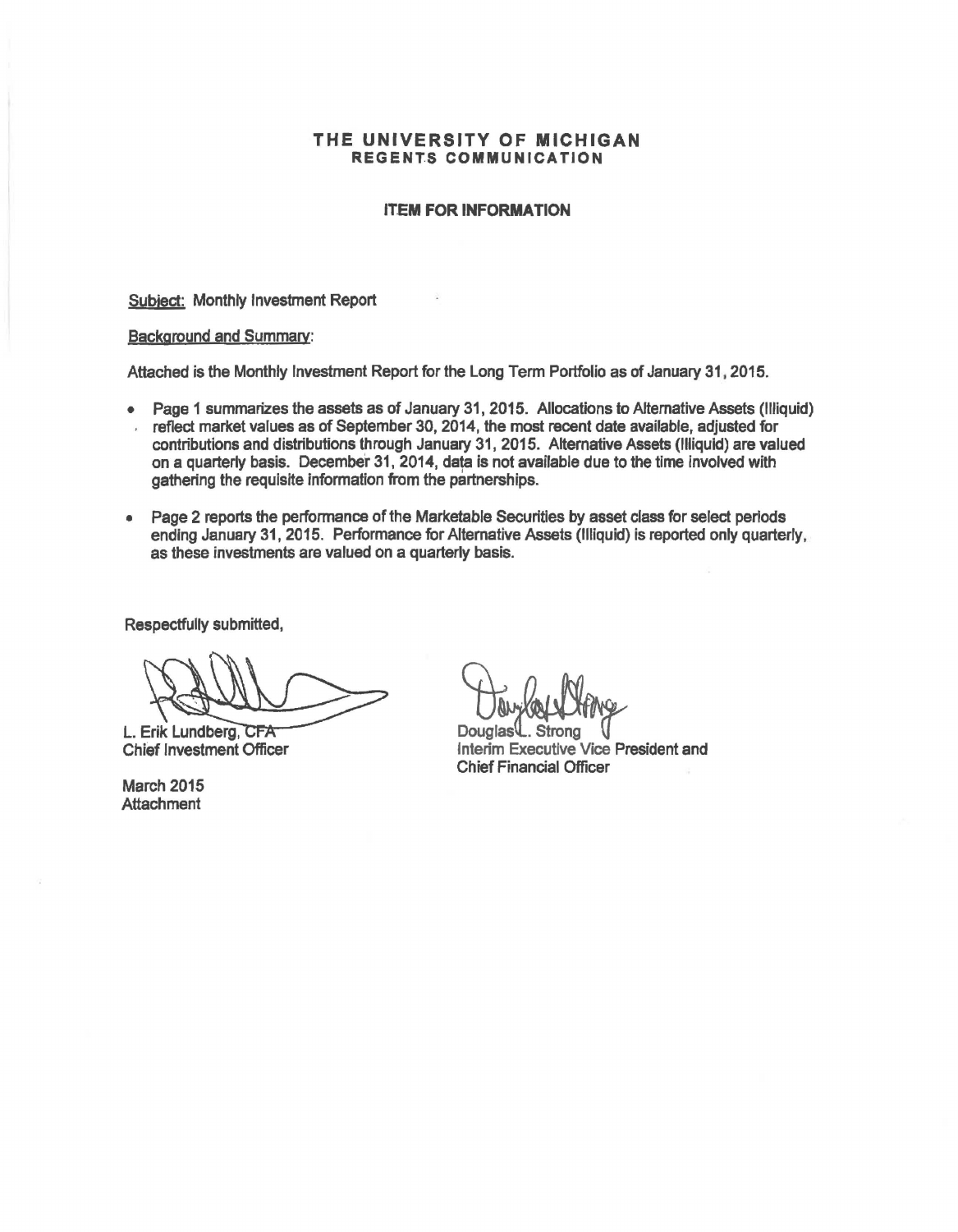### LONG TERM PORTFOLIO

## Asset Allocation As of January 31, 2015

|                                    | <b>Market Value</b> |                   |
|------------------------------------|---------------------|-------------------|
| <b>MARKETABLE SECURITIES (a)</b>   | In millions         | <b>Allocation</b> |
| <b>Equities</b>                    | \$2,719.8           | 27.8%             |
| Fixed Income <sup>(c)</sup>        | 1,063.8             | 10.9.             |
| Cash                               | 597.1               | 6.1               |
| <b>Total Traditional Assets</b>    | \$4,380.7           | 44.8%             |
| <b>Absolute Return</b>             | 1,391.1             | 14.2              |
| <b>TOTAL MARKETABLE SECURITIES</b> | 5,771.8<br>s        | 59.0%             |

|                                            | <b>Market Value</b> |                   |
|--------------------------------------------|---------------------|-------------------|
| <b>ALTERNATIVE ASSETS (Illiquid) (b)</b>   | in millions         | <b>Allocation</b> |
| <b>Venture Capital</b>                     | 1,187.7<br>S        | 12.1%             |
| <b>Private Equity</b>                      | 1.213.0             | 12.4              |
| <b>Real Estate</b>                         | 869.9               | 8.9               |
| <b>Natural Resources</b>                   | 736.4               | 7.5               |
| <b>TOTAL ALTERNATIVE ASSETS (Illiquid)</b> | \$4,006.9           | 41.0%             |
|                                            |                     |                   |
| <b>TOTAL LONG TERM PORTFOLIO</b>           | \$9,778.8           | 100.0%            |

Note: Subtotals may not add due to rounding.

(a) Marketable securities include some investments in funds that have liquidity provisions which enable the University to make full or partial withdrawals with notice subject to restrictions on the timing and amounts, and illiquid private equity structures in which underlying investments are in the form of market traded securities.

(b) Allocations to Alternative Assets (Illiquid) reflect market values as of September 30, 2014, the most recent date available, adjusted for contributions and distributions through January.

(c) The fixed income allocation includes a receivable note which represents part of the proceeds from a real estate secondary sale.